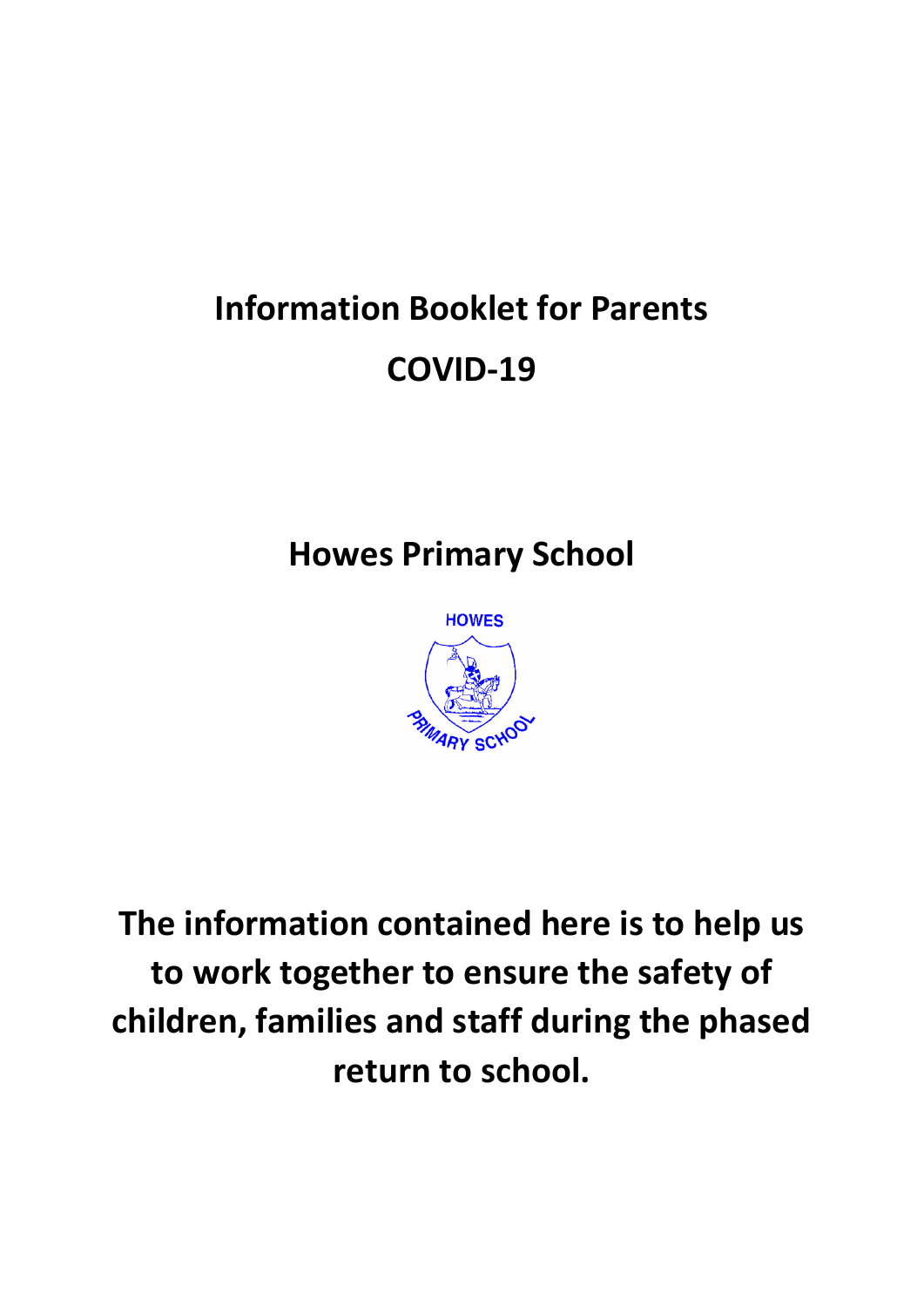#### **Handwashing**

- Throughout the day the children will be asked to wash their hands on a regular basis. Staff will also do this to act as good role models and to protect themselves.
- To support your child learn good hand washing habits at home you can go to: <https://www.youtube.com/watch?v=aGJNspLRdrc>
- Hand sanitiser will be available throughout the school. (If your child brings their own hand sanitiser to school this must be clearly named.)

#### **Use of toilets**

- The children will have access to toilets throughout the day, however in order to reduce the number of children using the toilets at any time there will only be one cubicle available in the toilets at any given time.
- The different groups across the school will have their own identified toilets to use.

#### **Clothes and hygiene**

- Please ensure that your child wears practical clothing to school to allow them to take part in physical activities. We ask that the children wear their school jumper or cardigan to school.
- The children do not need to bring their PE kit with them.
- Please ensure that if your child wears lace up shoes that they are able to tie their own laces.
- Following Government guidelines we strongly recommend that as soon as your child(ren) returns home they put all of their clothes in the washing machine and immediately go and have a shower and wash their hair to prevent the spread of the Coronavirus.

#### **Social distancing**

- The classrooms have been rearranged to enable social distancing and to minimise contact between pupils and also pupils with staff.
- Markings have been placed on the pathways and playground allow you to wait safely.
- Groups within school have staggered start and end times to the day. They will also have staggered playtimes and lunchtimes to minimise the risk of the spread of infection.

#### **Equipment**

- We will ensure that the children are given their own pencil to use which will not be shared by anyone else.
- Please do not send in any pencil cases etc from home as these will not be used.
- Where iPads are used to support learning, these will be named use by that child only. They will be cleaned regularly.
- The site staff will ensure that rooms are cleaned on a daily basis to help to stop the spread of infection.

#### **Medication**

- If your child has any medication in school, such as inhalers, epipens etc these must be sent in with the children on the first day that they return.
- You must ensure that the medication is in date and that you have completed a form so that staff can administer the medication if needed.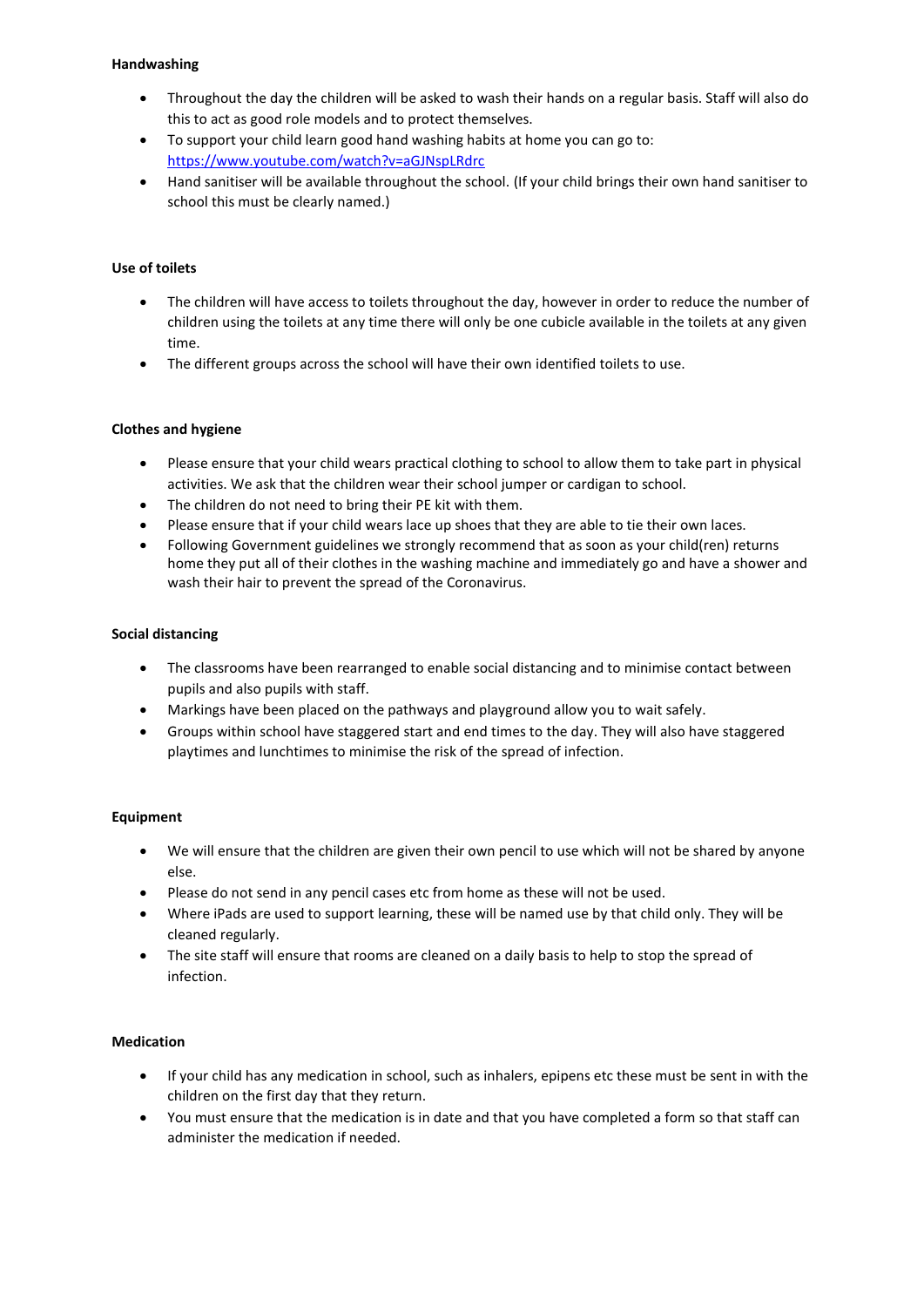#### **First Aid and intimate care needs**

- Staff will use PPE to administer first aid at school.
- We understand that if a child has cut their knee we will have to reduce the suggested 2m distancing rule, however we would hope that parents support us in our duty of care to the children.
- Early Years parents will have any first aid reported by phone or email. Parents will be asked to email the school to confirm that they have been informed.
- Where a member of staff needs to support a child with intimate care needs, PPE will be worn to protect the member of staff.

## **Contact details**

- It is vital that you ensure that if any contact details have changed that you provide these on the first day that your child returns.
- Staff may use the school phone number 02476411711 or mobile phones. Please ensure that you answer these calls as it could be an emergency.

#### **Absence from school**

- If your child is not in school, please ensure that you contact us on the main school phone number 02476411711.
- If we do not receive a message from you then we will call you to find out where your child(ren) is/are.

#### **Suspected case of COVID-19**

- Your child must be fit and well to attend school. If you suspect that they have symptoms of COVID-**19, they must not attend school. If you suspect that they have COVID-19 symptoms, you must inform us straight away.**
- If it is reported to us that a child or member of staff is not able to attend school as they have symptoms of COVID-19, then all children and staff within the group that the child is working with will be contacted and asked to self-isolate as a family for 14 days.
- If a child or member of staff within a group has suspected symptoms of COVID-19 then they will be removed from the classroom that they are working in immediately. Parents of the child will be contacted, please ensure we have the right details for you. The member of staff will be asked to go home.
- Testing is now available to anyone over the age of 5 if there are suspected symptoms. The testing would be for the whole family.
- The parents of all other children who have been working with that group will be contacted and asked to self-isolate as families for 14 days.
- All staff who have been working with that group will be asked to self-isolate with their families for 14 days.
- The staff and children in the group will not be able to return to school until advised to by Miss Cooke or Mrs Bollands.

#### **Staffing**

- If for any reason we do not have sufficient staff available to work in school, then we will contact our regular supply agencies.
- If there are no supply teachers available then we will inform parents that the children will not be able to attend that day due to Health and Safety concerns.